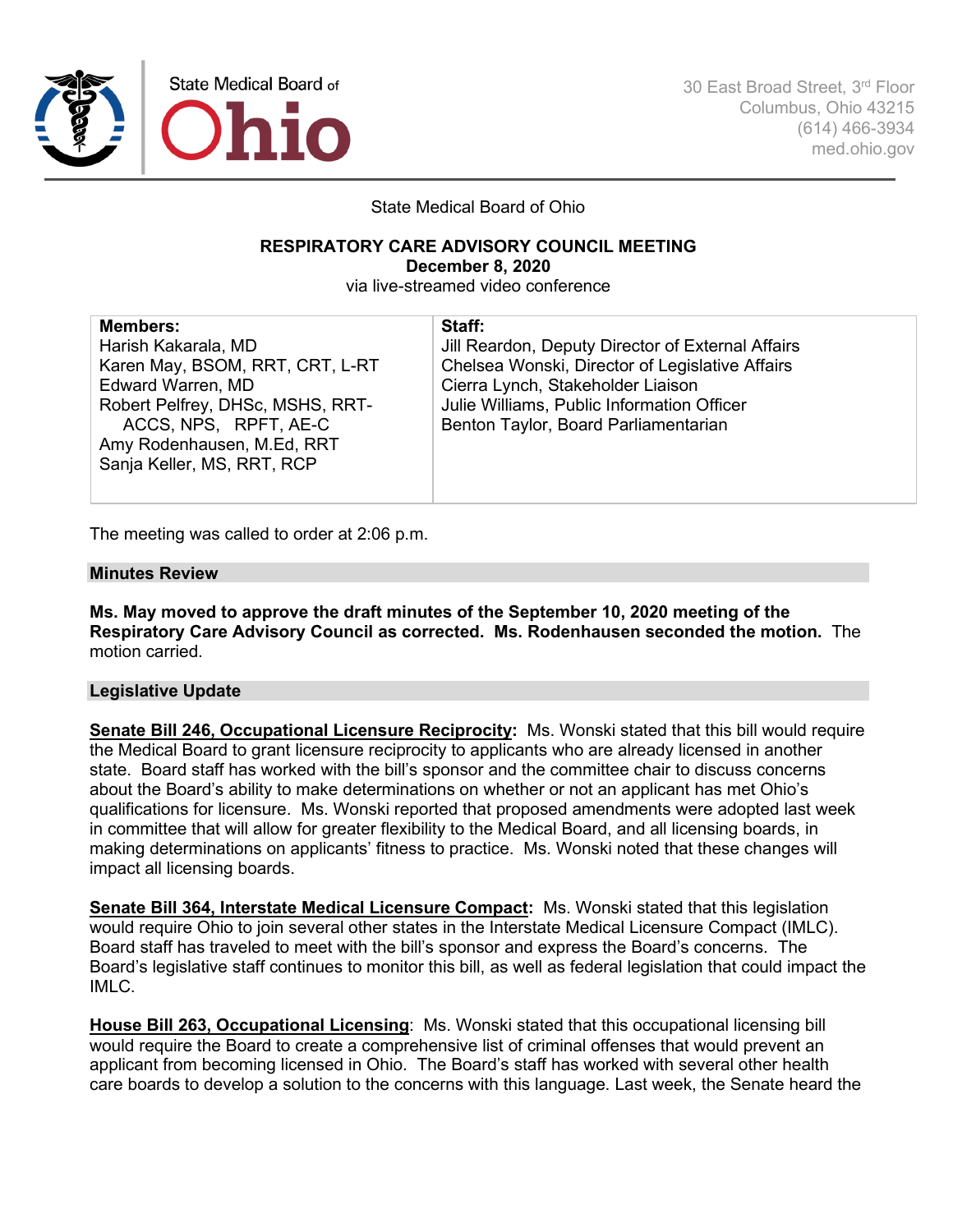bill for the third time and the Medical Board and other boards submitted testimony in support of amendments to make the language more palatable

## **CoARC Documents**

Ms. Lynch stated that the Commission on Accreditation for Respiratory Care (CoARC) has posted its 2019 final report. Among the findings, only one respiratory care education program, Cuyahoga Community College, had a retention rate below 70%. The full 2020 report has not yet been published, but it will hopefully be available for review early next year. Ms. Lynch stated that a representative from the Ohio Society for Respiratory Care will probably present its workforce report to the Council at its first meeting in 2021.

#### **Licensure Renewal Deadline Extension**

Ms. Reardon stated that House Bill 404, which has been signed into law by the Governor, extends the license renewal period due to the ongoing COVID-19 emergency. Under House Bill 404, any licensee whose license is/was normally due for renewal between March 9, 2020, and April 1, 2021, now has until July 1, 2021 to renew their license. The Board is still encouraging their licensees to renew early. Ms. Reardon noted that following the declared emergency, licensees' renewal schedule will return to what it had been previously.

#### **COVID-19 Impact on RCP Staffing Needs**

Ms. Reardon stated that respiratory care professionals have been on the front line during the COVID-19 pandemic and the Board is keenly aware of the stresses on that profession during the current surge of cases. Last week, Ms. Reardon emailed many of the universities that provide education for respiratory care professionals asking them to continue their efforts to encourage anyone who is eligible to apply for a limited license to practice respiratory care to do so. The Board is making a concerted effort to expedite licensure during the pandemic, especially for respiratory care professionals. Ms. Reardon asked the Council members to inform her if they are aware of anyone who is having trouble obtaining a license.

Mr. Pelfrey commented that hospitals are having a difficult time recruiting respiratory therapists, especially with the increasing surge in patients and the ongoing care those patients require. Ms. May agreed and added that many respiratory therapists have become sick and many are also retiring due to the pandemic.

## **2021 Meeting Dates for Respiratory Care Advisory Council**

Ms. Reardon stated that she will send out the meeting schedule for the Council for 2021.

## **Respiratory Care Advisory Council Members**

Ms. Reardon stated that the terms of some members of the Council will expire in 2021. Ms. Reardon will reach out to those members to see if they are interested in being reappointed.

#### **Respiratory Care Professional Licensure**

Dr. Kakarala asked about the average length of time between an application for a respiratory care license and the issuance of that license, assuming there are no issues with the application. Ms.